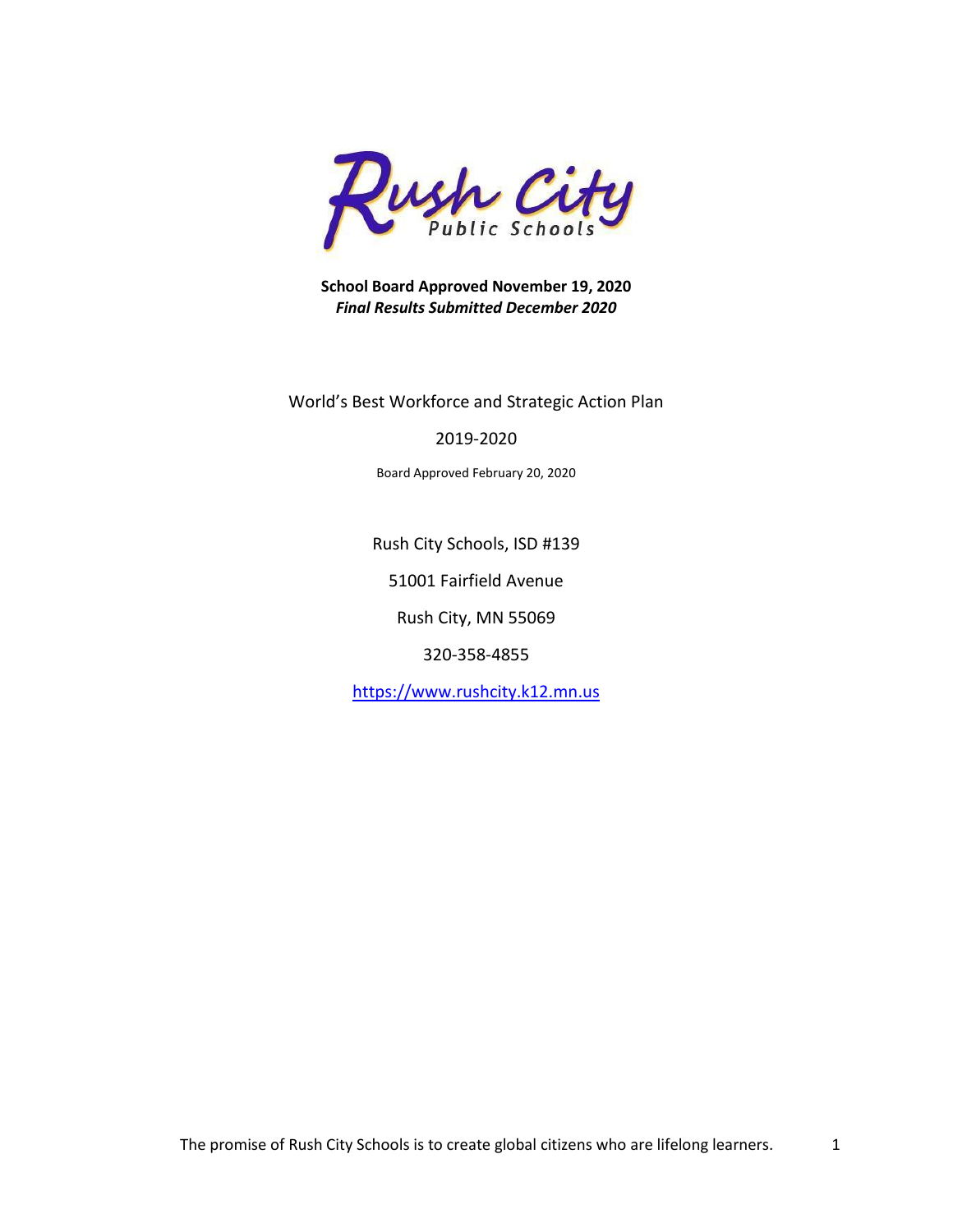## Rush City Schools, ISD #129

## World's Best Work Force Table of Contents

| Background                                                 | 3  |
|------------------------------------------------------------|----|
| All Students Ready for Kindergarten                        | 4  |
| All Students in Third Grade Achieving Grade Level Literacy | 5  |
| Closing the Achievement Gap                                | 6  |
| College and Career Ready SMART Goal                        | 8  |
| All Students Graduating from High School SMART Goal:       | 8  |
| Strategies/Programs to Meet all Goal Areas                 | 10 |
| Surveys                                                    | 10 |
| <b>Advisory Committee</b>                                  | 11 |
| World's Best Workforce Budget                              | 11 |
| Strategic Action Plan 2019-2020                            | 12 |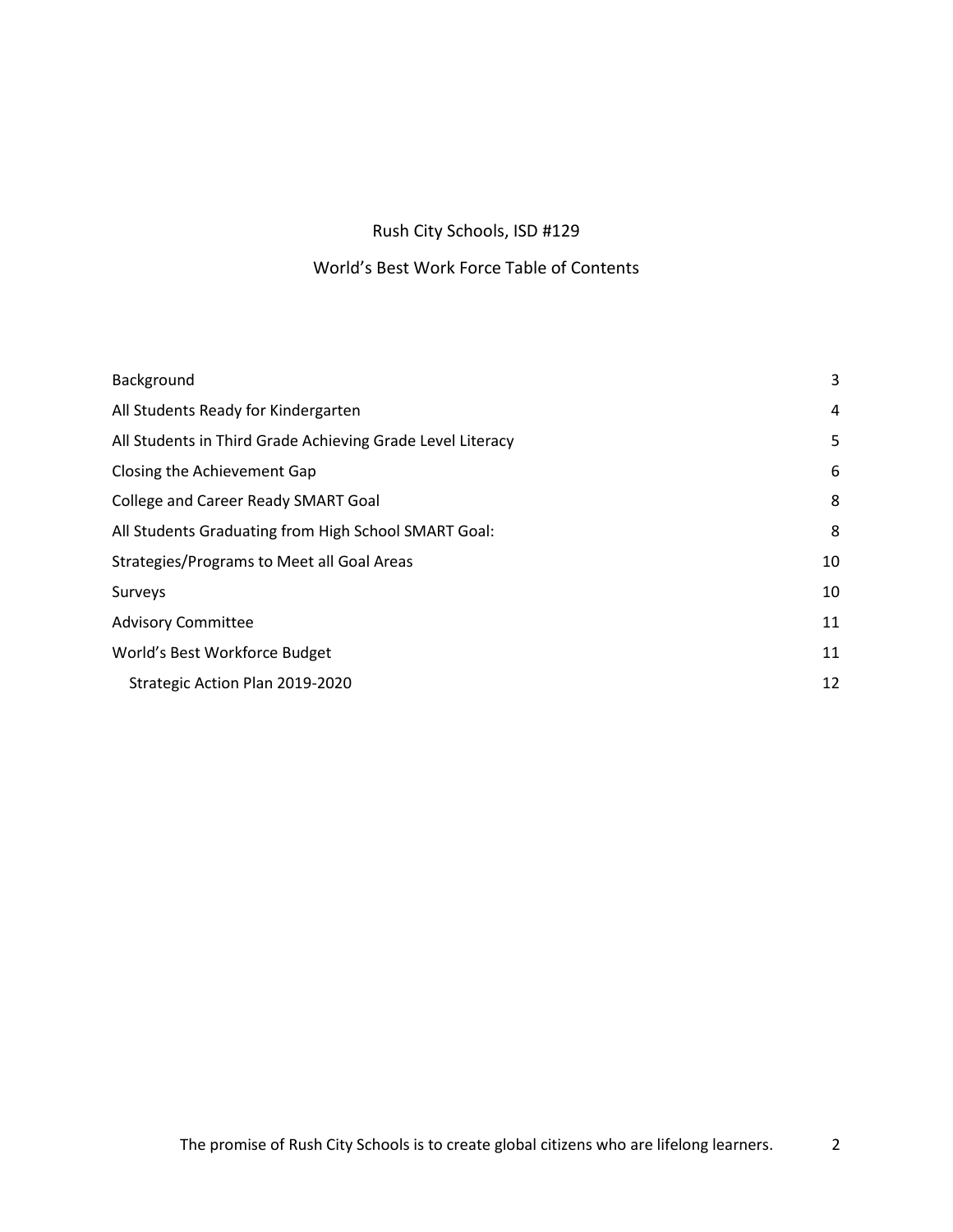# <span id="page-2-0"></span>**Background**

The "Striving for the World's Best Workforce" bill was passed in 2013 to ensure every school district in the state is making strides to increase student performance. Each district must develop a plan that addresses the following five goals:

- 1. All children are ready to start kindergarten.
- 2. All third-graders can read at grade level.
- 3. All achievement gaps between students are closed.
- 4. All students are ready for career and/or postsecondary education.
- 5. All students graduate from high school.

Why is Minnesota focused on this idea? For Minnesota to be competitive, we must have students who are career and college ready, poised to lead the state's workforce. This is important for a number of reasons:

- $\blacktriangleright$  Our population is aging.
- $\blacktriangleright$  Seventy percent (70%) of jobs will require more than a high school diploma by 2018.
- $\blacktriangleright$  We do not have an adequate number of qualified candidate to fill many good-paying jobs.
- $\blacktriangleright$  The fastest growing segment of our future workforce is students of color, and they currently have the state's lowest graduation rate.

How will we measure progress? Each district will create their own plan to align a standardsbased curriculum with classroom instruction, so that students are career and college ready at graduation. The success of each plan will be measured by:

- ◆ NAEP scores
- $\blacktriangleright$  Closing gaps by student group
- $\blacktriangleright$  MCA proficiency
- $\blacktriangleright$  College entrance exams

What do Minnesota school boards need to do?

School boards in each district across the state must establish an advisory committee that will:

- $\blacktriangleright$  Involve the community during plan development.
- $\blacktriangleright$  Include members that reflect the diversity of the district and its schools.
- $\blacktriangleright$  Make recommendations to the school board on rigorous academic standards and student achievement goals and measures.

District leaders will post an annual report on their progress, hold annual public meetings, and are required to submit an annual summary report to the Minnesota Department of Education.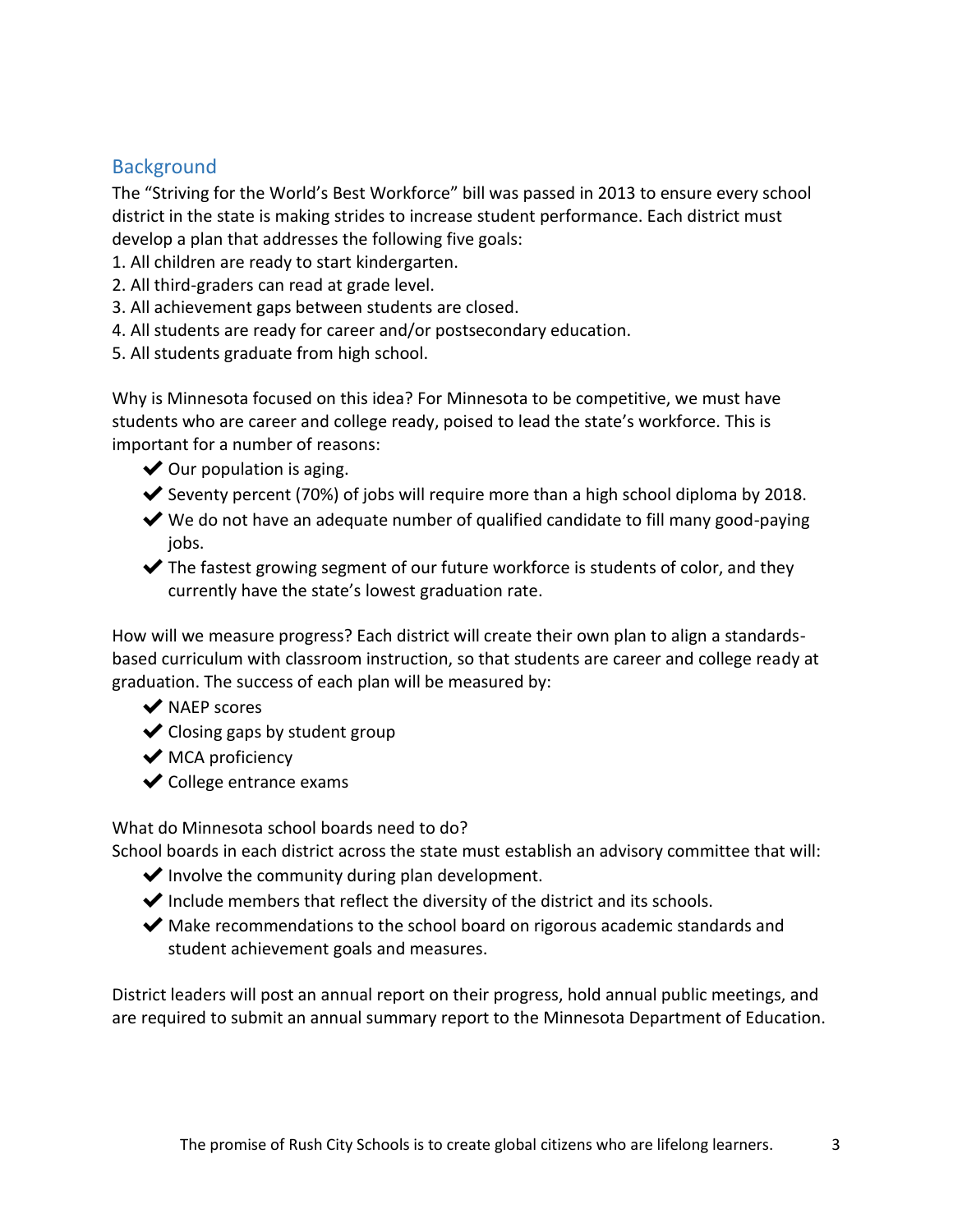# <span id="page-3-0"></span>All Students Ready for Kindergarten

| Goal                                                                                                                 | <b>Strategies</b>                                                                                                                      | <b>Results</b><br>(forthcoming)                                                                                                                                                                          |
|----------------------------------------------------------------------------------------------------------------------|----------------------------------------------------------------------------------------------------------------------------------------|----------------------------------------------------------------------------------------------------------------------------------------------------------------------------------------------------------|
| The percentage of three-year-old<br>students who complete Early<br>Childhood Screening will increase<br>from 59-61%. | <b>ECE staff will make</b><br>additional phone<br>calls and/or<br>mailings to increase<br>the number of<br>students being<br>screened. | <b>Goal not</b><br>met.<br>21% of<br>three-year-<br>old<br>students<br>completed<br><b>Early</b><br>Childhood<br>Screening.<br><b>Screenings</b><br>$\bullet$<br>were<br>canceled<br>due to<br>COVID-19. |

Early Childhood programming at Rush City Schools is offered to children birth to Kindergarten entrance. Program options include Early Childhood Family Education (ECFE), School Readiness Preschool (SR), Early Childhood Special Education (ECSE) and Early Childhood Screening Program (ECS). ECS dates are offered at least five times during the school year and are required for all students prior to Kindergarten entrance.

ECFE classes meet one time per week. Parents and children attend class together to participate in activities with their children as well as separate, to receive parent education. SR preschool class offerings vary by age and include full day or half-day options. Full day classes meet 2 days per week. Half-day classes meet either 2 or 3 days per week. All early childhood classrooms are inclusion classrooms that collaborate with the ECSE program. Home visiting options exist for children under the age of three demonstrating a need for extra support through ECSE services.

SR preschool classrooms use the Big Day for PreK curriculum. Assessment is done using the Scholastic Early Childhood Inventory (SECI) in conjunction with the Preschool Early Literacy Indicators (PELI). Preschool letter and letter sound fluency is assessed using easyCBM probes.

We are using a Daily 5 structure in kindergarten to help students build their individual stamina when working independently. This structure is scaffolded with many intentional lessons to teach expectations and set students up for success. Using the Daily 5, structure allows teachers time to differentiate and meet with small student groups as well as individual conferencing and

The promise of Rush City Schools is to create global citizens who are lifelong learners. 4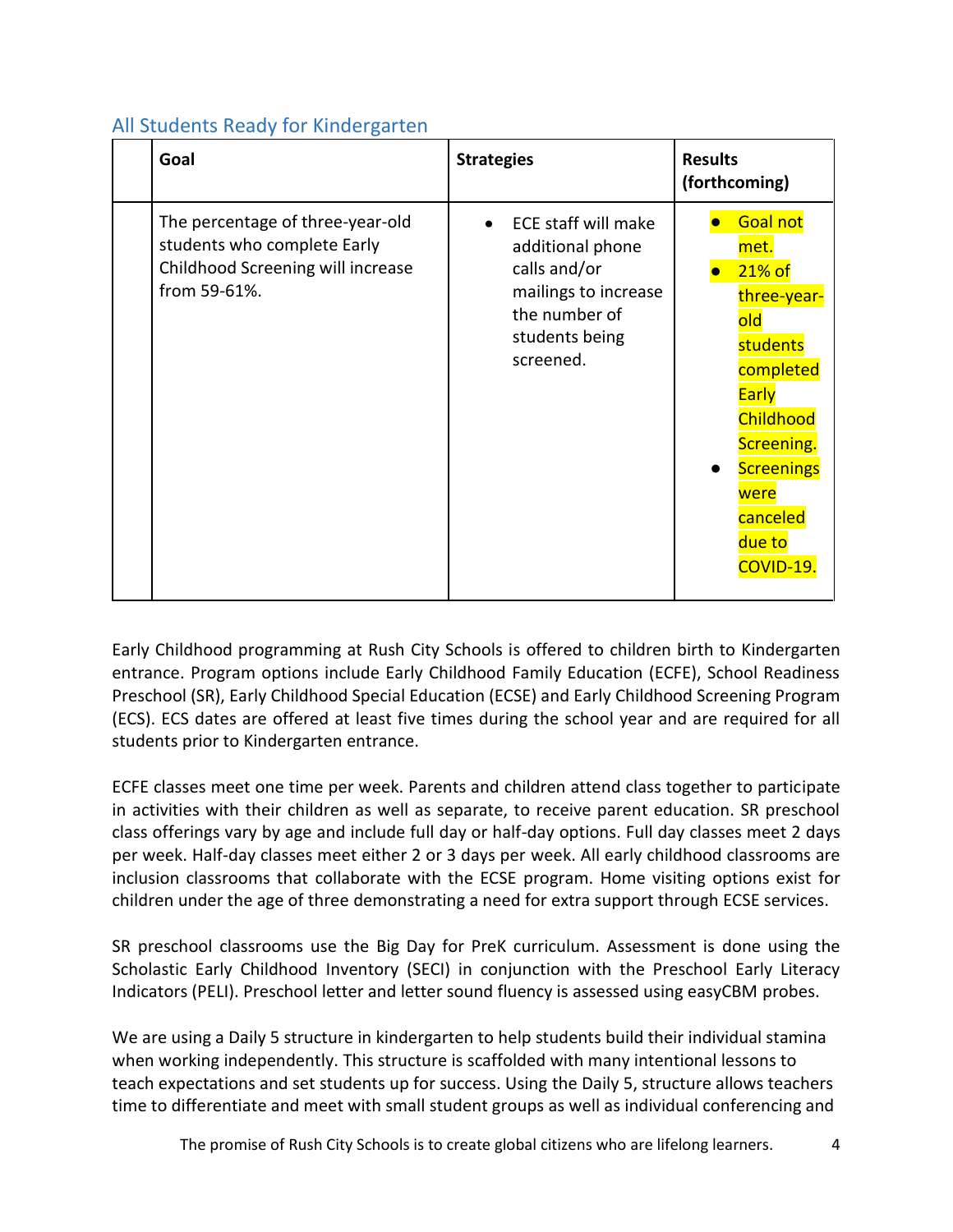assessing. We are focusing on the foundational skills in math and literacy. Examples in math would be counting, number recognition, and one-to-one correlation. In literacy, we start with phonemic awareness and phonics skills and work toward decoding and fluency. We use EasyCBMs and MAPS for assessments and follow up with PRESS diagnostics for students that show areas of concern. A large part of Kindergarten is also dedicated to helping students develop personal and social skills to become successful at school and in life.

# <span id="page-4-0"></span>All Students in Third Grade Achieving Grade Level Literacy

Rush City Schools has a well-developed [Read Well Literacy Plan](https://www.rushcity.k12.mn.us/UserFiles/Servers/Server_922064/File/Elementary/Read%20Well%20Plan%202019-2020.pdf)

| Goal                                                                                                                         | <b>Strategies</b>                                                                                                                                                                                                                                                                                                                                                                                                                              | <b>Results</b><br>(forthcoming)                                   |
|------------------------------------------------------------------------------------------------------------------------------|------------------------------------------------------------------------------------------------------------------------------------------------------------------------------------------------------------------------------------------------------------------------------------------------------------------------------------------------------------------------------------------------------------------------------------------------|-------------------------------------------------------------------|
| Students in 3rd grade will increase<br>their proficiency on their MCAIII<br>reading exam from 66% in 2019 to<br>68% in 2020. | Extra time has<br>been added to<br>cover additional<br>literacy skills<br>Grade-Level<br>created<br>assessments to<br>drive instruction<br>Grade-Level data<br>$\bullet$<br>discussions to<br>determine what<br>students should be<br>learning and check<br>progress<br><b>Title and ADSIS</b><br>$\bullet$<br>interventions for<br>the most at risk<br>learners<br>Focused<br>instruction on<br>vocabulary and<br>word decoding<br>strategies | <b>Unable to</b><br>report<br><b>No MCA</b><br>due to<br>COVID-19 |

Learning to read well is the primary focus at C.E. Jacobson Elementary in the Rush City School District. As we strive to prepare our students for the 21st century, we desire to have each child reading at his/her best ability by the time they complete  $6<sup>th</sup>$  grade. Our goal is for all students to meet standards of proficiency based on Minnesota Academic Standards in English Language Arts. The best academic focus we can provide for students is providing that foundation as well as learning to love the world of books.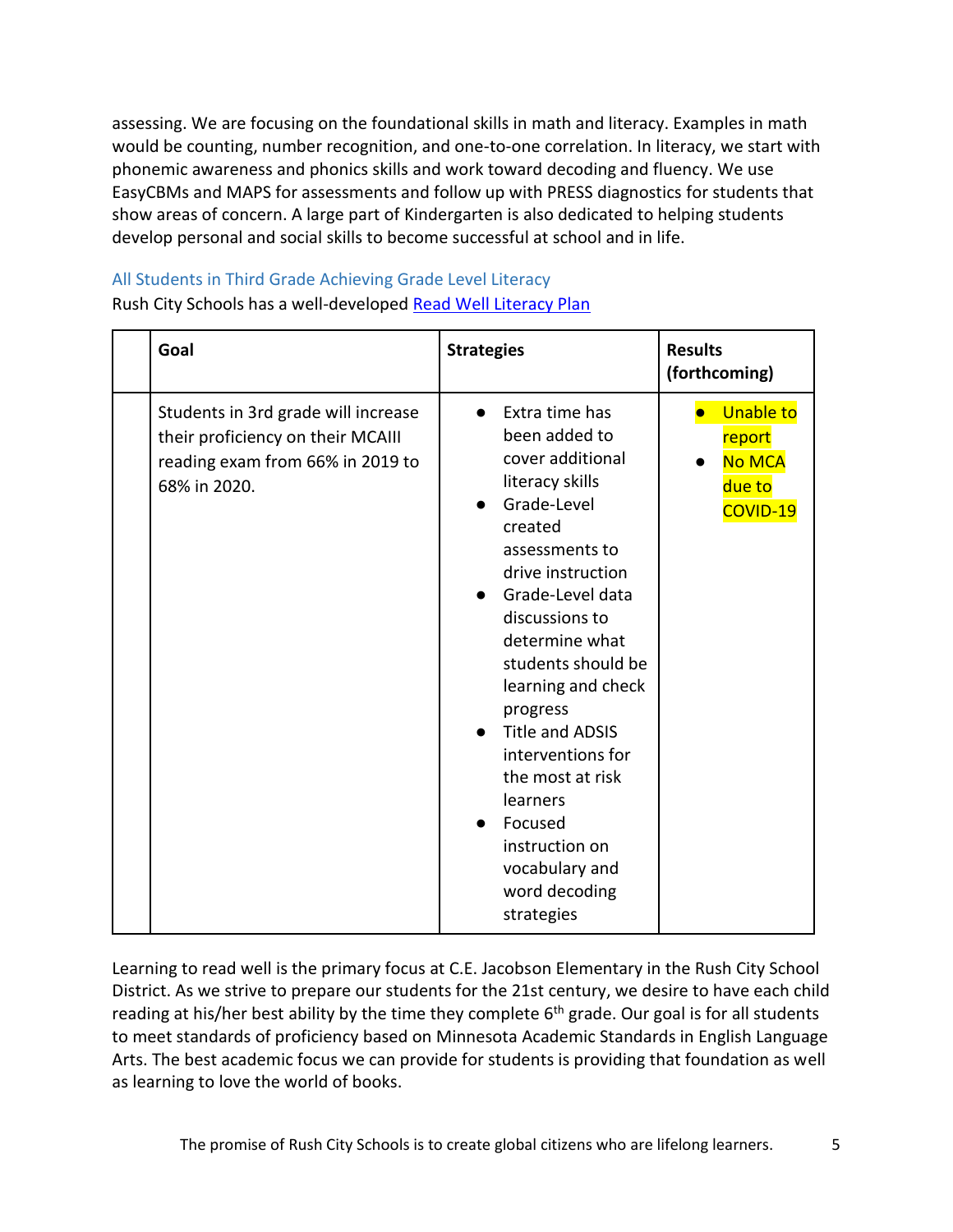In order for us to meet this objective for our students, we use the research based balanced literacy curriculum Benchmark Literacy. Scientific research has demonstrated that high quality reading instruction focuses on the five essential domains of reading. These five domains are Phonological / Phonemic Awareness, Phonics / Word Study, Vocabulary, Fluency, and Comprehension. In addition, Benchmark Literacy embeds oral language activities and a strong writer's workshop / grammar model to reinforce the natural connections between reading and writing. The framework for instruction is developed around the Daily 5 (Read to Self, Read with Someone, Word Work, Writing, and Listening to Reading) at student's instructional level.

To define reading proficiency, we use General Outcome Measures (EasyCBM) of early literacy and reading skills, as well as the Northwest Evaluation Association (NWEA) Measures of Academic Progress (MAP Test) which help us to identify students who may be at risk of not meeting grade level standards in reading. The Saint Croix River Education District (SCRED) provides us with target scores for each of these measures. These target scores are set to predict a high likelihood of success on the upcoming Minnesota Comprehensive Assessment (MCA) tests. Parents are informed on a regular basis of the results of these ongoing screening measures.

#### <span id="page-5-0"></span>Closing the Achievement Gap

**Elementary School Achievement Gap Issue.** The only quantifiable achievement gap identified at C.E. Jacobson involves students who receive free or reduced lunch (socio-economic). There are small areas of categorized groups in our school but those populations are not large enough to be recognized by the state. Due to data privacy, the identity of students on free/reduced lunch is not shared with teachers or administrators so our improvement continues to focus on improvement for all learners.

**High School Achievement Gap Issue.** At the High School, we use MCA, MAP, and GOM assessments to gauge student achievement. In recent years, we have focused on continuous growth for all grade levels by establishing building assessment goals. In general, the goal is to improve in each MCA tested area/grade levels by 4% if they are under the state average or to improve by 2% if they are above the state average. The only achievement gap identified at the high school is regarding students who receive free or reduced price lunches (socioeconomic), no other group in our school has had a large enough population to be recognized by the state. Due to data privacy concerns the identity of students on free/reduced lunch is no longer shared with teachers, therefore, the best solution has been continuous improvement for all learners.

However, we have identified our students with disabilities in some areas underperforming their peers. Therefore, we are adding SMART goals for our students with disabilities.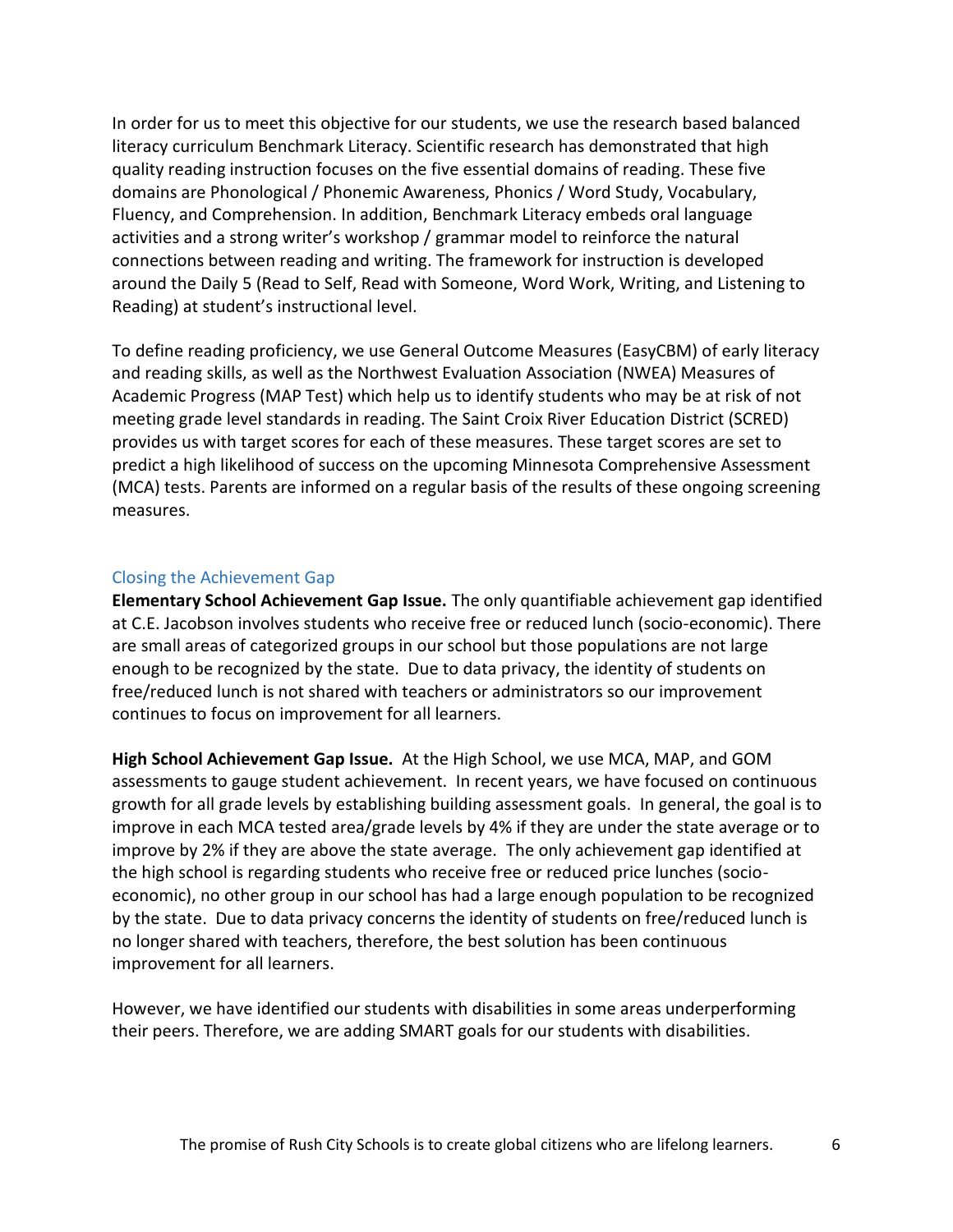## Achievement Gap Goals

| Special Education students in Rush<br>Teachers,<br>City Schools in grades 3-6 will<br>interventionists, and<br>increase their proficiency scores on<br>paraprofessionals will<br>the MCA III reading test from 37%<br>provide timely, specific,<br>to 40% in 2020.<br>and evidence-based<br>interventions and<br>Special Education students in Rush<br>instruction toward<br>City Schools in grades 7-8 will<br>meeting each individual<br>increase their proficiency scores on<br>education plan goal as<br>the MCA III reading test from 17%<br>outlined in each<br>to 20% in 2020.                                                                                                                                                                                                                                                                                                                                                                                                                                                                                                                                                                                                                              | <b>Goals</b> | <b>Strategies</b> | <b>Results</b>                                                    |
|--------------------------------------------------------------------------------------------------------------------------------------------------------------------------------------------------------------------------------------------------------------------------------------------------------------------------------------------------------------------------------------------------------------------------------------------------------------------------------------------------------------------------------------------------------------------------------------------------------------------------------------------------------------------------------------------------------------------------------------------------------------------------------------------------------------------------------------------------------------------------------------------------------------------------------------------------------------------------------------------------------------------------------------------------------------------------------------------------------------------------------------------------------------------------------------------------------------------|--------------|-------------------|-------------------------------------------------------------------|
| learning plan.<br>Students who qualify for<br>Testing will be<br>free/reduced lunch achievement<br>completed in small-<br>scores will decrease in the area of<br>group settings allowing<br>DNM (Does Not Meet) in the<br>for breaks, extra time,<br>following areas:<br>and a quiet<br>environment free of<br>The percentage of students in<br>distractions with<br>Grades 3-8, 11 who did not meet<br>guidance as specified<br>expectations on the MCA III test in<br>and allowed to meet<br>math will decrease from 26%<br>each student's needs as<br>(2019) to 24% (2020).<br>outlined in their<br>individual education<br>The percentage of students in<br>plan.<br>Grades 3-8, 11 who did not meet<br>Individual student's<br>expectations on the MCA III test in<br>progress will be<br>reading will decrease from 18%<br>monitored throughout<br>(2019) to 16% (2020).<br>the year, shared with<br>The percentage of 5, 8, and high<br>parents, reviewed<br>school students' proficiency in<br>monthly at building<br>Science will increase to 51% from<br>special services<br>48% on their MCA III accountability<br>meetings, and as<br>results.<br>necessary plans and<br>services will be<br>adjusted. |              | student's unique  | <b>Unable to</b><br>report<br><b>No MCA</b><br>due to<br>COVID-19 |

Rush City Schools utilizes multiple performance measures to assess student learning and in particular, the achievement gap in the school district.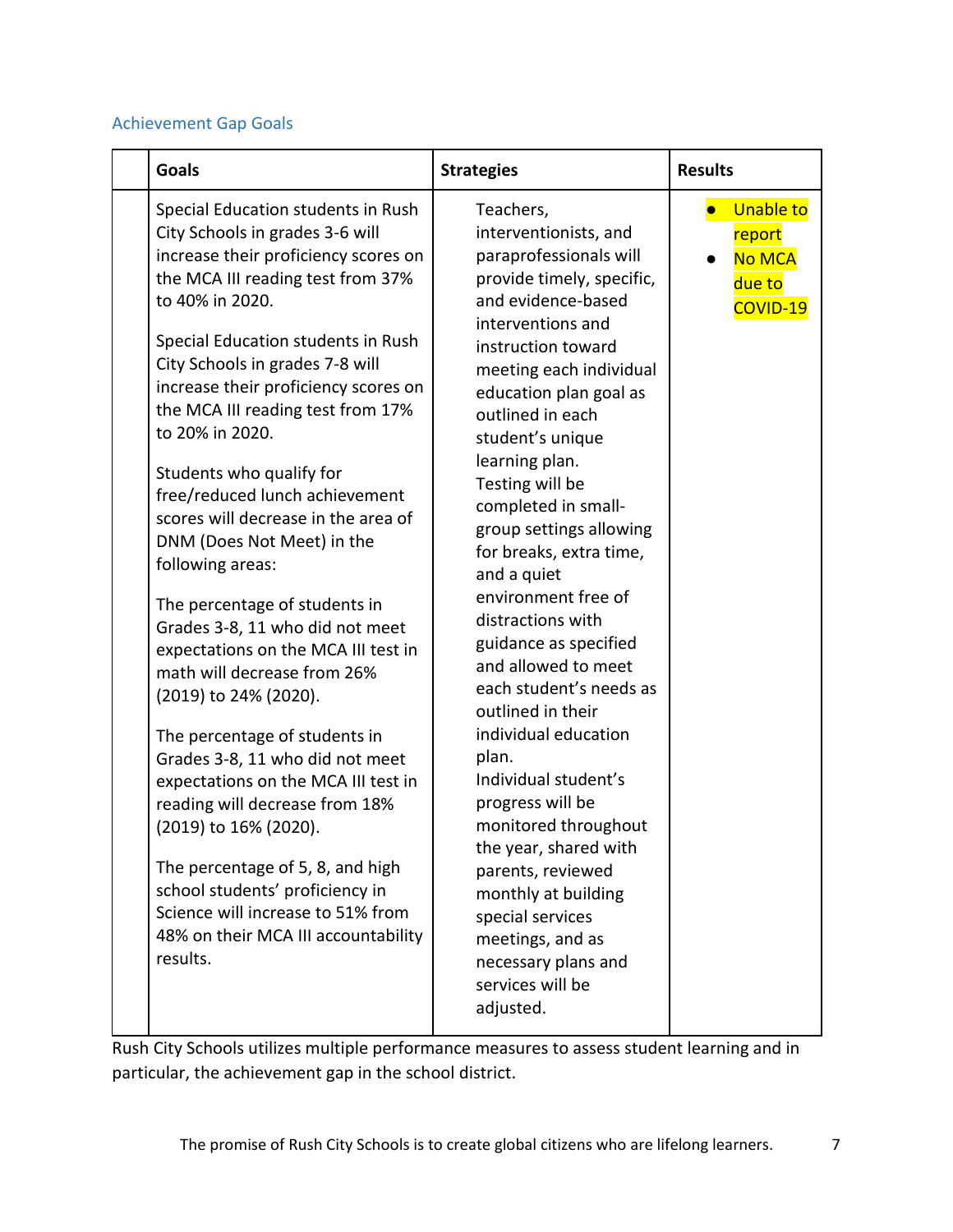#### <span id="page-7-0"></span>College and Career Ready SMART Goal

100% of students in grade eight will develop and implement a personalized learning plan.

Personal Learning Plans (PLP's) document their planning. These start in 8th grade Futures Prep and are reviewed and expanded upon each subsequent year through their Social Studies teachers and others until the student graduates. This year students in 8th grade will begin using Minnesota Career Information System (MCIS) as their PLP platform.

Rush City High School is on-track to meet this goal. Shifting learning models resulted in different classes completing their PLPs in different formats. All student will review their PLPs in Social Studies and transition them to MCIS if this has not already been done.

<span id="page-7-1"></span>All Students Graduating from High School SMART Goal: 100% of enrolled Rush City High School seniors will graduate on time.

For the 2018-2019 school year, 100% of our seniors graduated from our high school who were enrolled within our district. Official high school graduation rates from MDE will not be released until spring of 2020.

Minnesota students are required to complete these requirements by the time they graduate. Students must:

Complete the state course credit requirements under MN Statute 120B.024

Complete all state academic standards (or local standards where state do not apply)

Rush City Public Schools has a guidance program that walks students through graduation requirements, and assists them with plans for post-secondary success whether that be college, technical school, or the workforce.

The guidance counselor goes through graduation requirements every year during registration along with the "typical" 4-year college requirements. Students will also start going through them every year on their PLP's on the MCIS system. Varieties of speakers come in throughout College Knowledge Month in October to talk with the students about requirements, as well as individual interviews with the counselor. Juniors and seniors can sign up to meet with college reps about criteria throughout the school year and speak with them at the two college fairs we attend.

Attendance interventions are another way RCHS works to ensure students graduate. A shared document is used to keep track of student attendance. Our attendance clerk pulls attendance on a weekly basis. When a student hits seven excused absences a letter (date documented) is sent home letting them know when they get to 10, they need a doctor's note excusing them the whole day. Once they get to 10 another note is sent home (and documented) that absences will now be unexcused unless there is a doctor's note. After three unexcused absences, another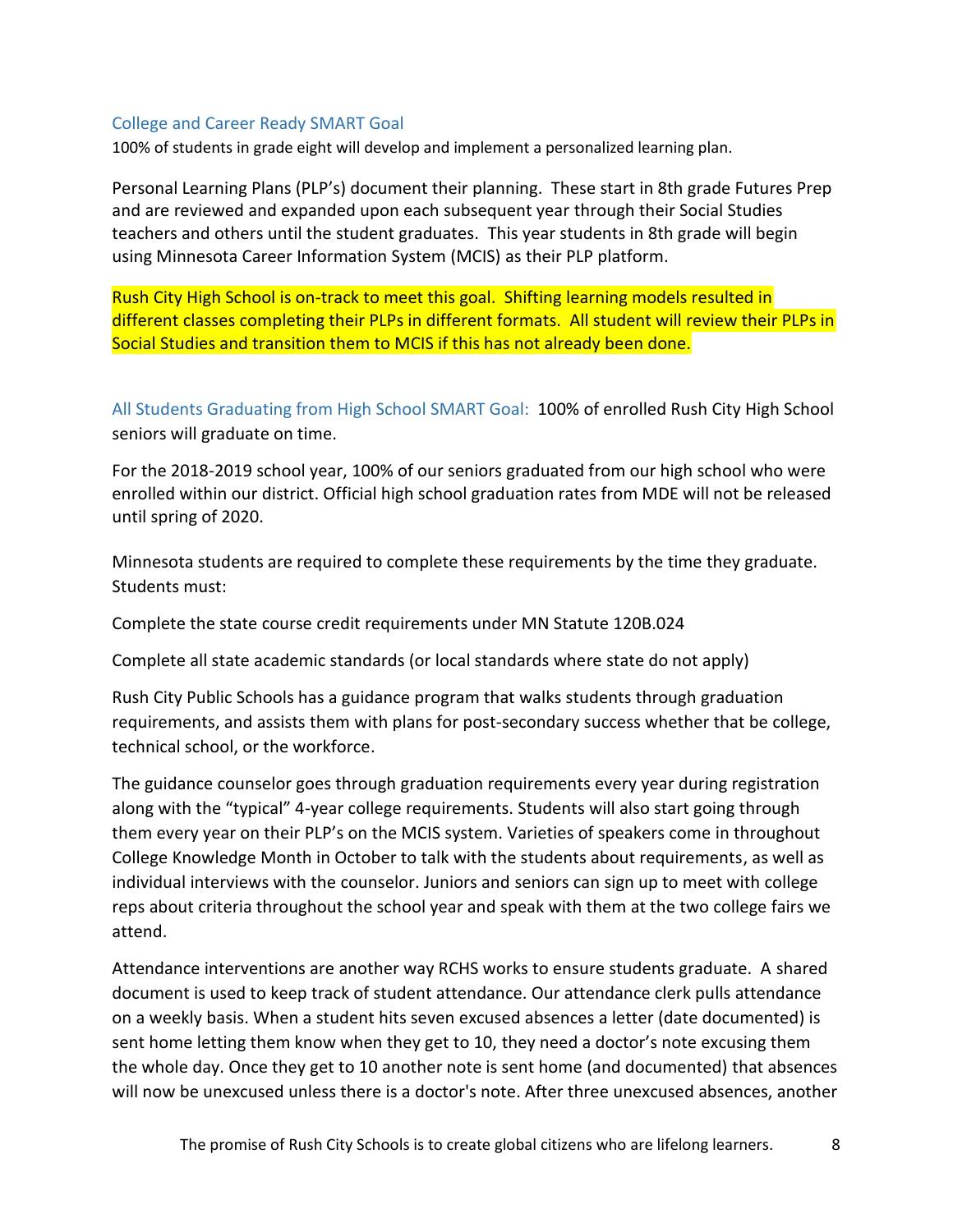letter is sent home (and documented) explaining an county Attendance Intervention Meeting (AIM), if they get to five unexcused. The school intervenes at this time through the guidance counselor's office by calling or meeting with the student and parent. After five unexcused they have to attend the county AIM and their information is shared at the MTSS Behavior Meeting. If attendance does not improve after this meeting, a truancy petition is sent to the county.

All behavior data is pulled during the monthly PBIS meeting and information is brought back to the teachers (high areas of concern, things we can do to improve this behavior, etc.) at a monthly PLC meeting. Students with concerning numbers of behavior referrals are brought to the MTSS behavior meeting for consideration and planning of interventions.

The ABC's (Attendance, Behavior, and Classroom Performance) are all reviewed weekly with grade checks from the guidance office. In addition, MCA and MAP test results are used in conjunction with teacher recommendations regarding student performance to catch students who are struggling or excelling at any tier of our MTSS system. Domestic and emotional issues are usually brought to light through strong relationships between students and staff. They are usually addressed or monitored through our counselor, the TSA Therapist, ADSIS Behavior Coordinator, SPED teachers, and/or the Principal.

Specific academic concerns are addressed through a robust Multi-Tiered System of Services and Supports (MTSS) Process. In addition to this, the counselor does credit checks each semester and students can view their credits on StudentVue. Students will also be looking at their credits on MCIS. If students fail a core class, the counselor will email parents with the information and credit recovery options. If email is not available then a letter is sent home. The counselor also meets with at-risk students a minimum of two times to go over course of action and credit recovery options.

Our expectation is for all students to meet or exceed standards. The St. Croix River Education District (SCRED) prepares targets so we are able to formatively assess student performance prior to taking the Minnesota Comprehensive Assessment (MCA). These data points are a significant consideration when placing students in MTSS tiers of support. The MCA result becomes an indicator that my help identify the need for different supports the following year.

All students are monitored in the Guidance Office. Checking in with their teachers, reviewing the failure list weekly, utilize the MTSS process, communicate with parents, leverage resources such as night school or alternative plans to ensure students meet standards and have the opportunity to be successful.

In addition to the formal guidance and PLP programs, informal strategies that assist in ensuring success and graduating on time include school connectedness activities, relationships, advisory programming, and staff-student mentoring.

Results: 100% of student who were enrolled did graduate, however, one student unenrolled in during the school year.

The promise of Rush City Schools is to create global citizens who are lifelong learners. 9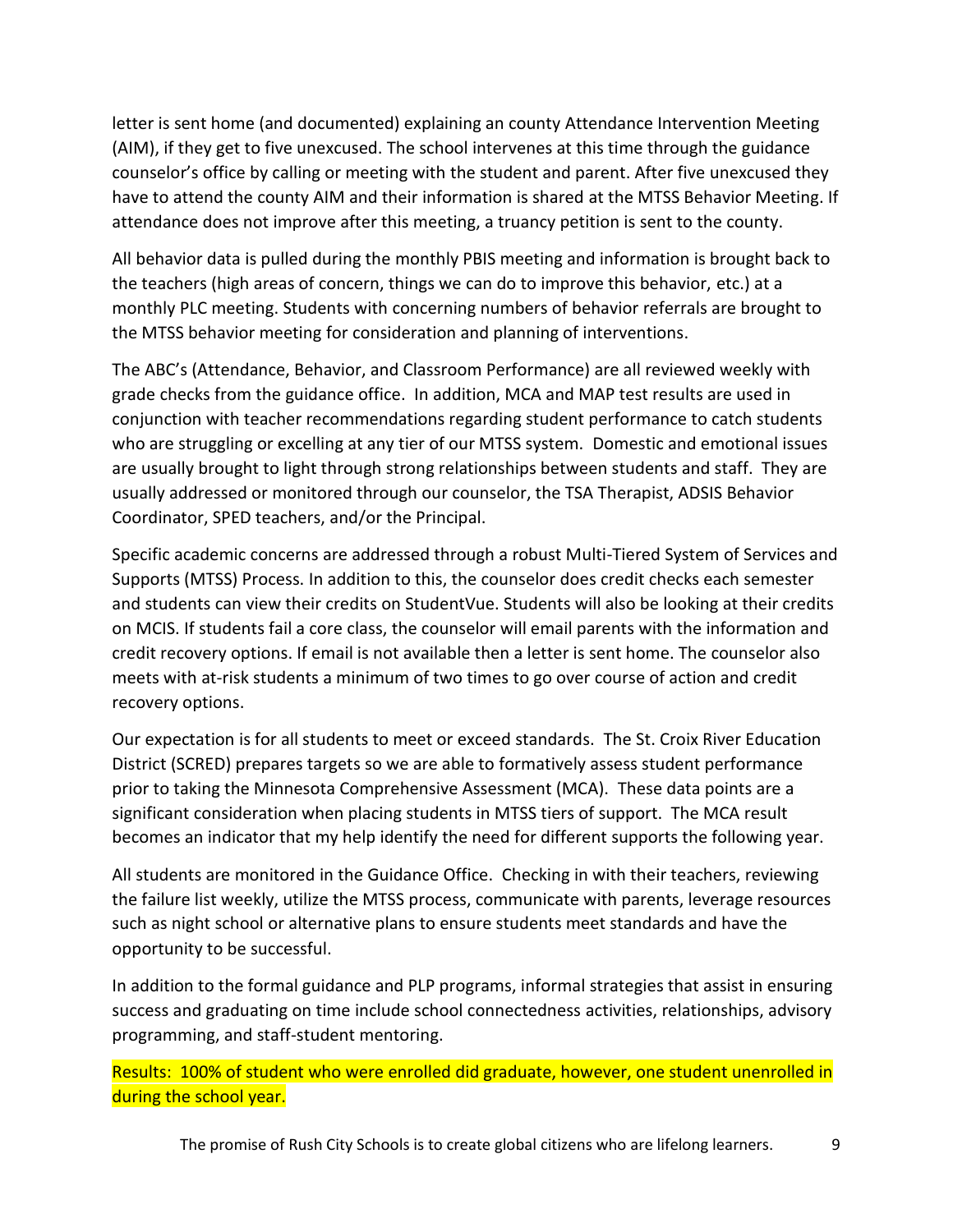#### <span id="page-9-0"></span>Strategies/Programs to meet all Goal Areas

Strategies that are employed to address multiple goal areas are:

- Multi-Tiered Systems of Support Processes (MTSS)
- Title I Plan and Procedures
- Rush City Teacher Development Program
- Quality Compensation Annual Plan and Report
- District Staff Development
- Entrance to Kindergarten
- Professional Learning Communities
- Principal and Leader Evaluation Plan
- Peer Mentoring Program

#### <span id="page-9-1"></span>Surveys

Surveys were conducted during the months of April and May 2019. The following summarizes the data collection.

- $\blacktriangleright$  330 4th 6th grade students completed surveys on their classroom teachers
- ◆ 276 middle and high school students completed surveys on their school experiences
- $\blacktriangleright$  147 parents (80 elementary and 67 high school) completed surveys on their school experiences

Qualitative surveys were also conducted with teachers by Educational Consultant, Chris Hagedorn on May 20th and May 21st. The purpose of the meetings were to gather perception data on school improvement efforts with teams by grade level and/or department. Chris visited every classroom in each building, along with administrators, during the two-day visit.

After careful consideration, data analysis, and reflection, here are the areas of further development for the 2019-2020 school year.

- ✔Strengthen our Curriculum, Instruction, and Assessment
- $\blacktriangleright$  Focus on standards alignment
- $\blacktriangleright$  Clear criteria, growth is goal
- ◆ Scope and Sequence to lesson plans
- $\blacktriangleright$  Data driven instructional planning
- $\blacktriangleright$  Relationship Building
	- o Student to Student
	- o Student to Teacher
	- o Administrator to Teacher
	- o Community relations
	- o Classroom management
	- o Multi-Tiered Systems of Support (MTSS)

The promise of Rush City Schools is to create global citizens who are lifelong learners. 10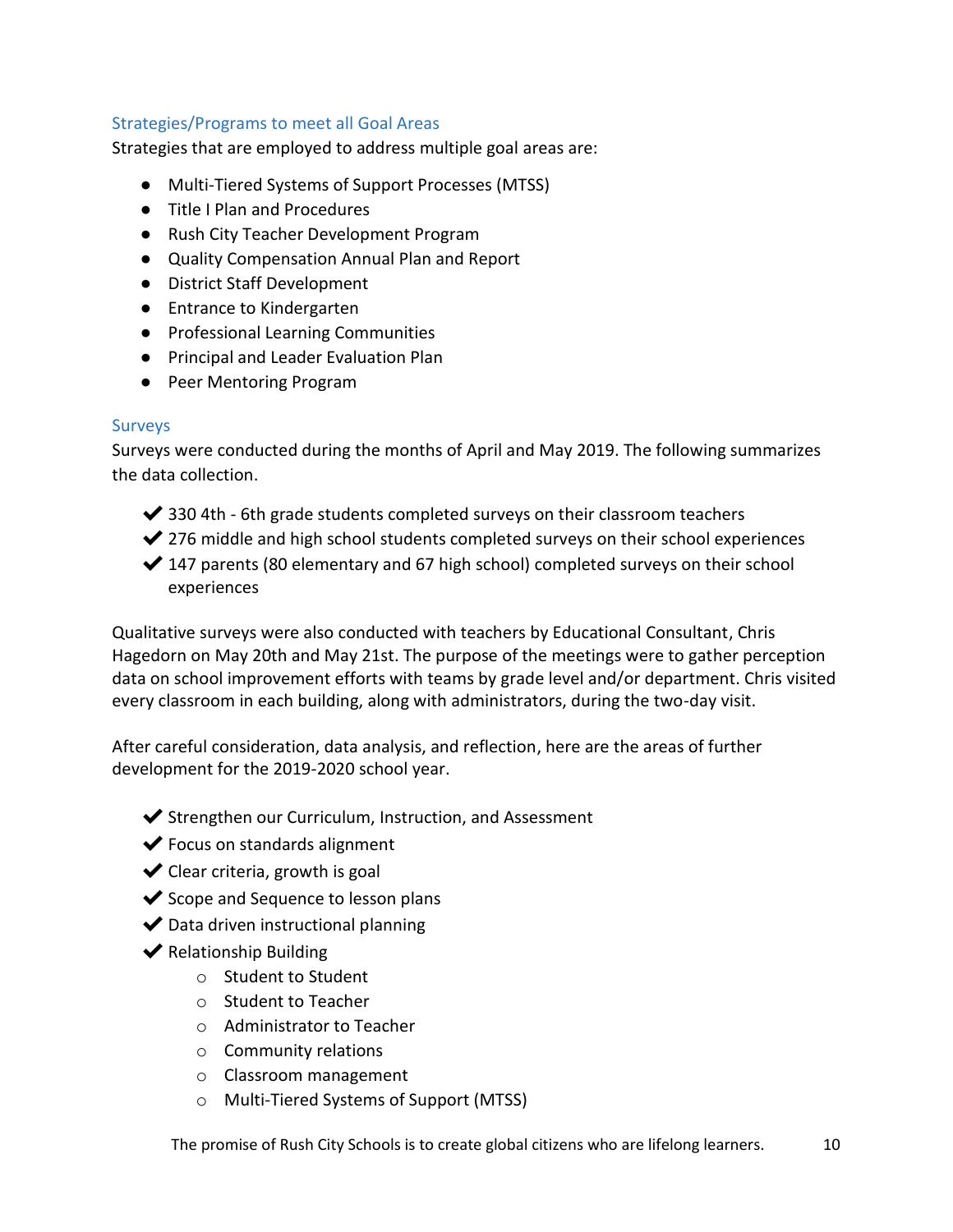- PBIS o RTI (PST in our buildings)
- Social Emotional Learning
- Tiered Support (I, II, III )

### <span id="page-10-0"></span>Advisory Committee

The School Board Advisory Committee works together to review school practices, mission statement, curriculum, student achievement goals, and district assessment practices.

Committee members meet annually in the fall to review the data from the previous year and update the new plan with action steps to increase progress toward the five World's Best Workforce Goals.

Committee members represent the following areas:

Superintendent, Elementary Principal, High School Principal, Teaching Staff, School Board Members, Parents of Rush City High School Students, Parents from C.E. Jacobson Parents, Student Representatives, Community Members

### <span id="page-10-1"></span>World's Best Workforce Budget

To implement and sustain the World's Best Workforce a budget has been establish with funds from the general fund. For this current school year, our district has invested an additional \$25,000 towards professional development to implement the World's Best Workforce Plan. The budget will help support the following Big Rocks of Focus for the 2019-2020 school year.

- Kindergarten Readiness
- Reading Well by Third Grade
- Closing the Achievement Gap
- Graduation Support
- College and Career Readiness including Post-Secondary Planning
- Periodic Community Survey
- District Advisory Committee meetings and planning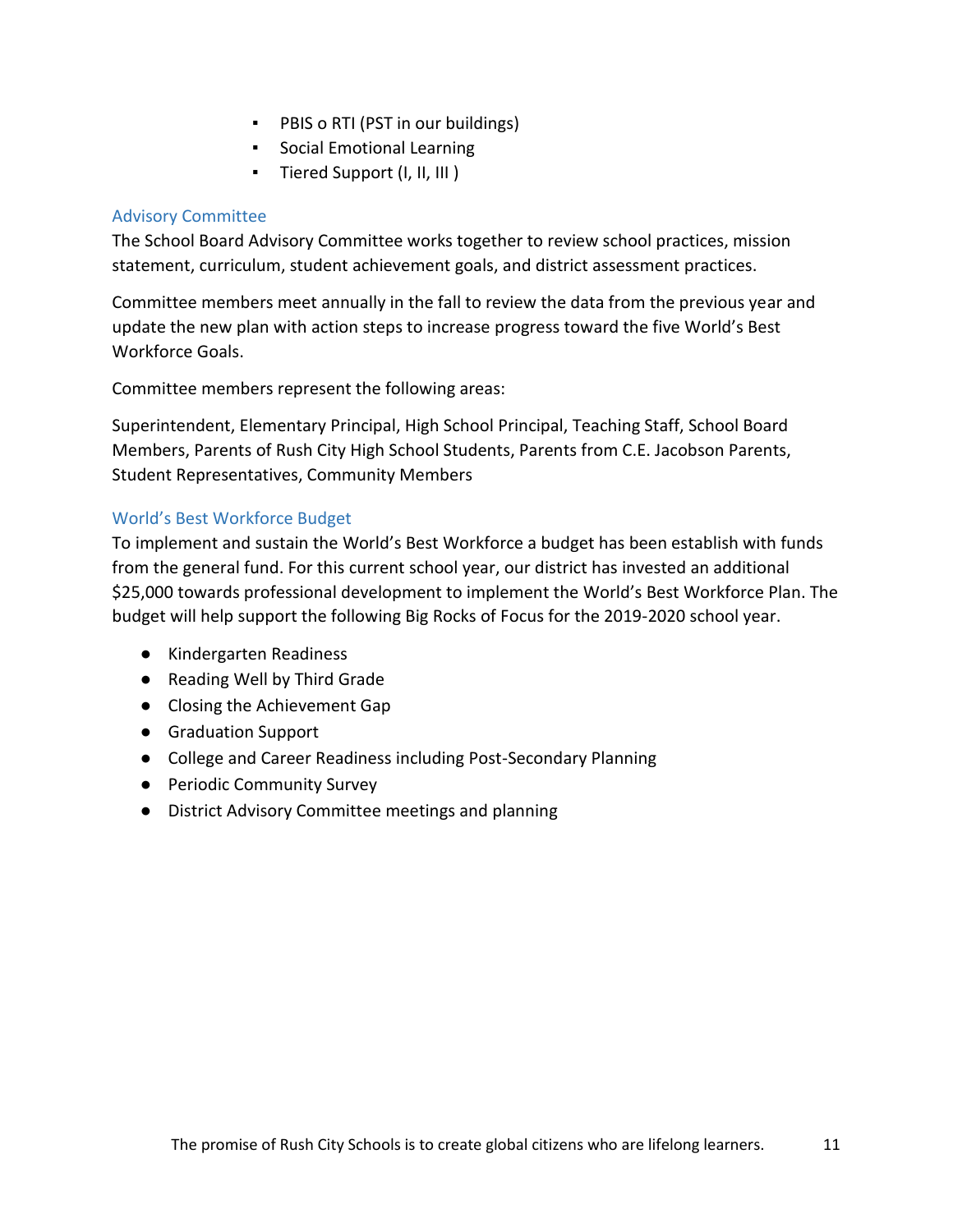## <span id="page-11-0"></span>Strategic Action Plan 2019-2020

## **Priority Area 1: Achieve Academic Excellence**

What we want to accomplish:

- 1) Improve student achievement
- 2) Infuse technology into learning experiences
- 3) Expand electives, career exploration, and college credit opportunities
- 4) Increase participation in electives, co-curricular, and enrichment offerings
- 5) Help students identify and pursue their true passion

| <b>Action Step</b>                                                                                                                                                                                                             | Assigned to                                                                                   | Starting/Ending            | <b>Resources Needed</b>                                                                                                  |
|--------------------------------------------------------------------------------------------------------------------------------------------------------------------------------------------------------------------------------|-----------------------------------------------------------------------------------------------|----------------------------|--------------------------------------------------------------------------------------------------------------------------|
| Curriculum, Instruction and<br>Assessment will be more<br>closely aligned through the<br>process of professional<br>learning communities,<br>curriculum mapping,<br>ongoing professional<br>development, and<br>collaboration. | <b>Building</b><br>Administrators,<br>Instructional<br>Coach and Building<br>Leadership Teams | September<br>2019-May 2020 | $\blacktriangleright$ Time to plan<br>$\blacktriangleright$ Consultant to support<br>the work<br>◆ Professional Learning |
| Cultivate and support the<br>new electives offered at the<br>high school to provide our<br>students with additional<br>opportunities for career<br>exploration, electives, and<br>college credit opportunities.                | <b>High School</b><br>Administration<br>and Staff                                             | September<br>2019-May 2020 | ◆ Resources to support<br>the new teachers in<br>these positions                                                         |
| Research the purpose,<br>direction, and practices of<br>homework expectations<br>and make a<br>recommendation to the<br>schools regarding<br>homework expectations.                                                            | <b>School Board</b><br>Advisory                                                               | October 2019-<br>May 2020  | $\checkmark$ Research articles and<br>actions for<br>recommendations                                                     |
| Create a process, plan, and<br>procedures for Rush City's<br><b>Curriculum Review Process</b>                                                                                                                                  | <b>School Board</b><br>Advisory, Select<br>Staff, and<br>Principals                           | October 2019-<br>May 2020  | $\checkmark$ Time and people to<br>create the process.                                                                   |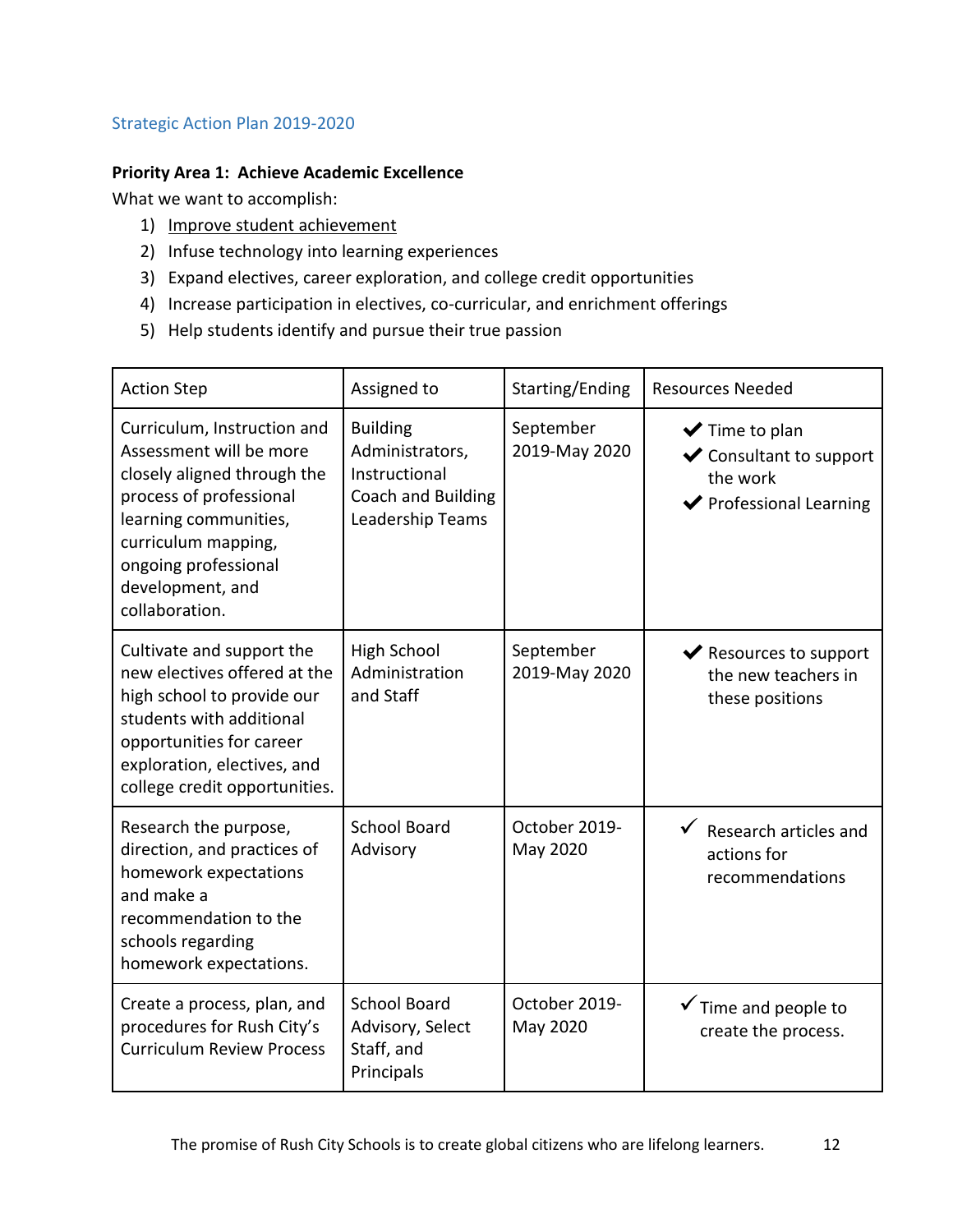## **Priority Area 2: Foster a Positive and Safe Environment**

What we want to accomplish:

- 1) Ensure that students and staff are engaged, enthusiastic, and productive
- 2) Attract and retain high quality staff
- 3) Ensure that students and staff feel valued
- 4) Review and practice emergency procedures

| <b>Action Step</b>                                                                                                                                                                                                                                                                                                                                         | Assigned to | Starting/Ending            | <b>Resources Needed</b>                                                                                                                                                                                  |
|------------------------------------------------------------------------------------------------------------------------------------------------------------------------------------------------------------------------------------------------------------------------------------------------------------------------------------------------------------|-------------|----------------------------|----------------------------------------------------------------------------------------------------------------------------------------------------------------------------------------------------------|
| As a district, we will work<br>towards building relationships<br>with all stakeholders across our<br>campus utilizing the<br>professional development from<br>the Culture Piece (Chris<br>Hagedorn). Teachers and<br>administration will focus on<br>scheduling activities and<br>opportunities to develop and<br>build relationships with one<br>another. | All Staff   |                            | $\blacktriangleright$ Frequent and<br>agreed upon<br>lessons per the<br><b>Culture Piece</b><br>$\blacktriangleright$ Time to do the<br>lessons<br>$\blacktriangleright$ Time to schedule<br>the lessons |
| Continue support and clarify<br>district wide consistent<br>expectations through our<br><b>Positive School Interventions</b><br>and Supports processes<br>throughout our campus and<br>programs.                                                                                                                                                           | All Staff   | September<br>2019-May 2020 |                                                                                                                                                                                                          |

### **Priority Area 3: Financial Stability to Support the District Mission SMART Goal**

(Maintain fund balance in accordance with Board Policy #714) What we want to accomplish:

- 1) Maintain financial health of the district without compromising the mission
- 2) Maintain unreserved general fund balance consistent with board policy
- 3) Provide financial resources that support attractive educational programming